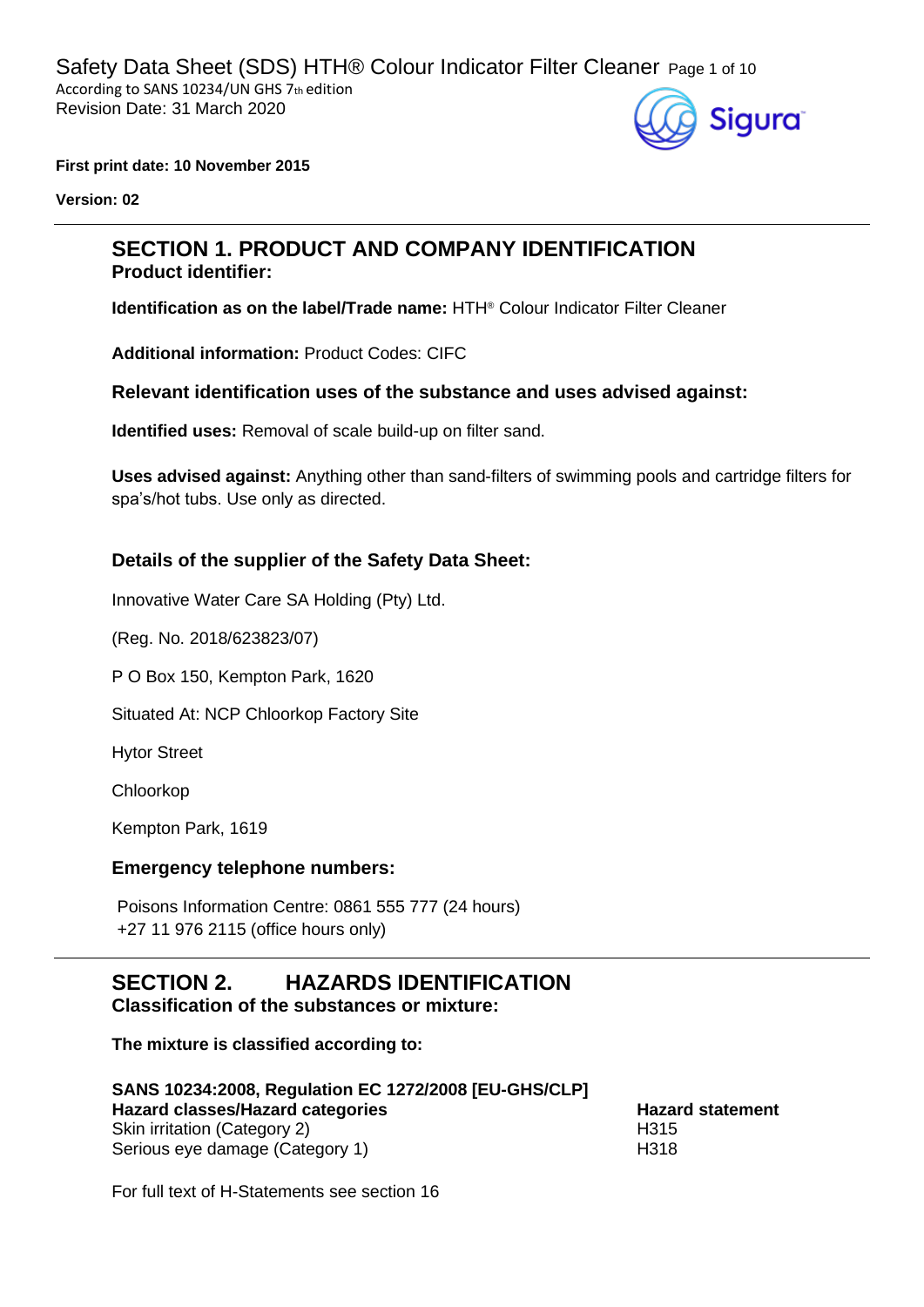

# **The most important adverse effects:**

**The most important adverse physiochemical effects:** None.

**The most important adverse human health effects:** Causes skin irritation and severe eye damage.

**Label elements:**

**Hazard pictograms:**



**Signal Words: DANGER**

**Hazard Statements:** H315 Causes skin irritation. H318 Causes serious eye damage.

**Precautionary Statements:** P264 Wash hands thoroughly after handling. P280 Wear eye protection. P302 + P352 IF ON SKIN: Wash with plenty of water. P332 + P313 If skin irritation occurs: Get medical advice/ attention. P305 +P351 +P338 IF IN EYES: Rinse cautiously with water for several minutes. Remove contact lenses, if present and easy to do. Continue rinsing; P337 + P313 If eye irritation persists: Get medical advice/ attention. P362 + P364 Take off contaminated clothing and wash it before reuse.

**Special labelling of certain mixtures**: None known.

**Other hazards:** None known.

# **SECTION 3.COMPOSITION/INFORMATION ON INGREDIENTS Substance/Mixture:** Mixture

#### **Ingredients:**

| Substance name (IUPAC)  | CAS-No.    | Concentration | Classification                              |  |
|-------------------------|------------|---------------|---------------------------------------------|--|
|                         | EC-No.     | % by weight   | EC1272/2008                                 |  |
| Sodium bisulphate       | 7681-38-1  | 80-85%        | Serious eye damage (Category 1) H318.       |  |
|                         | 231-665-7  |               |                                             |  |
| Citric acid, anhydrous  | 77-92-9    | $5 - 15%$     | Eye irritant (Category 2) H319.             |  |
|                         | 201-069-1  |               |                                             |  |
| Sodium                  | 25155-30-0 |               | Acute toxicity oral (category 4) H302, Skin |  |
| dodecylbenzenesulfonate | 246-680-4  | $0 - 2%$      | irritation (Category 2) H315. Serious eye   |  |
| (SDBS)                  |            |               | damage (Category 1) H318.                   |  |

There are no additional ingredients present which, within the current knowledge of the supplier and in the concentrations applicable, are classified as hazardous to health or the environment and hence require reporting in this section.

Occupational exposure limits, if available listed in Section 8.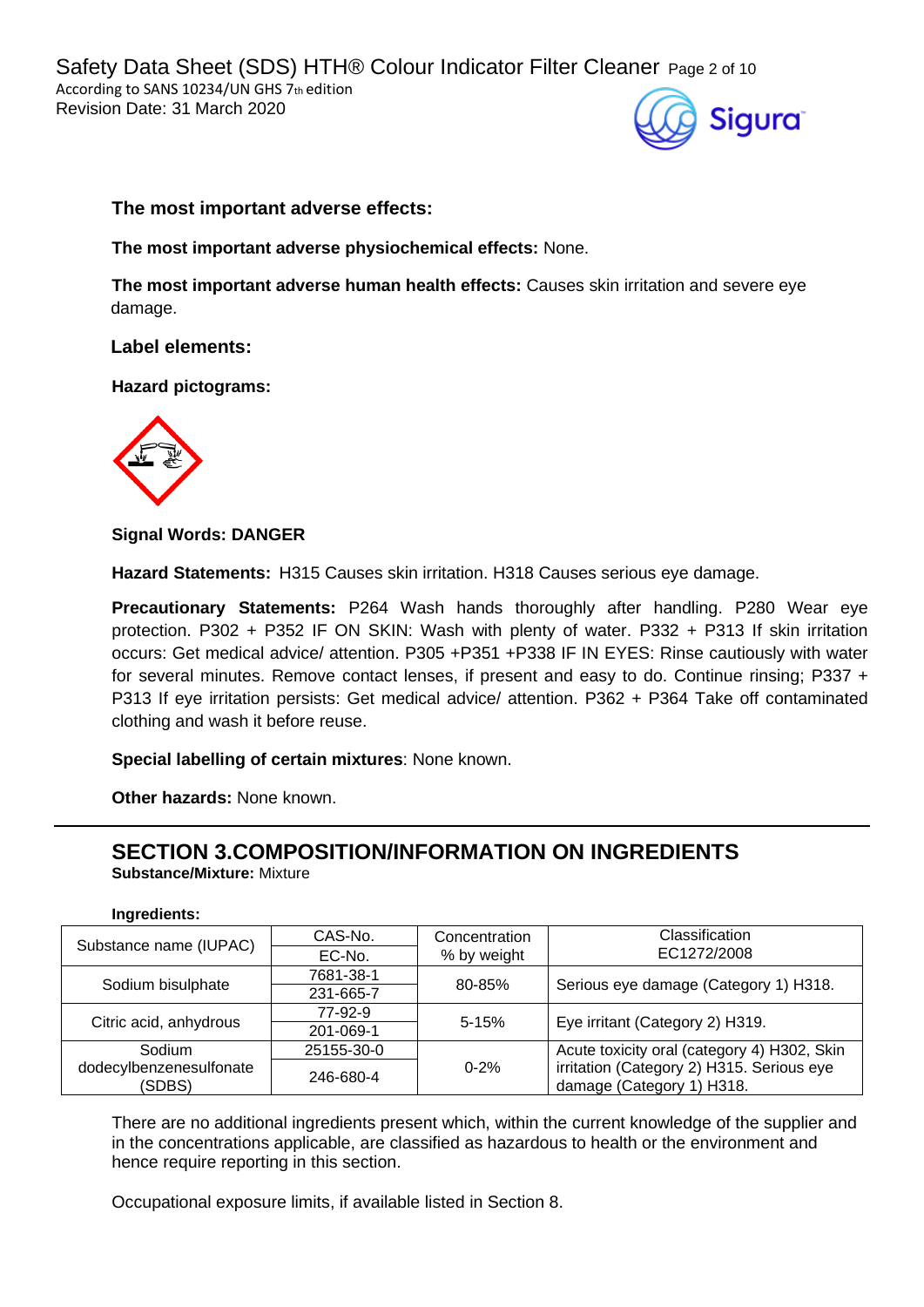Safety Data Sheet (SDS) HTH® Colour Indicator Filter Cleaner Page 3 of 10 According to SANS 10234/UN GHS 7th edition Revision Date: 31 March 2020



For the full text of the H-Statements mentioned in this Section, see Section 16.

# **SECTION 4. FIRST AID MEASURES Description of first aid measures:**

## **Most important symptoms and effects, both acute and delayed:**

**In case of inhalation:** If inhaled, move person into fresh air. If not breathing, give artificial respiration. Seek medical attention if breathing becomes difficult or if respiratory irritation develops.

**In case of skin contact:** Immediately flush skin with plenty of water for 15 minutes. If clothing comes into contact with the product, the clothing should be removed immediately and laundered before re-use. Seek medical attention.

**In case of eye contact:** Immediately flush eyes thoroughly with water for 15 minutes. Remove contact lenses after the initial 1-2 minutes and continue flushing. Seek medical attention immediately.

**In case of ingestion:** Seek medical attention immediately. DO NOT induce vomiting. Never give anything by mouth to an unconscious person. Rinse mouth with water.

# **Indication of any immediate medical attention and special treatment needed:**

None known.

# **SECTION 5. FIREFIGHTING MEASURES**

**Suitable extinguisher media**: Use alcohol-resistant foam, dry chemical or carbon dioxide Prevent contamination of drains or waterways.

**Unsuitable extinguishing media:** Avoid contacting material with water as it readily dissolves in water to form a weak sulphuric acid solution.

# **Special hazards arising from the mixture:**

In water product forms a weak sulphuric acid solution.

# **Advice for fire-fighters:**

Evacuate area and contact emergency services. Toxic gases may be evolved in a fire situation. Remain upwind and notify those downwind of hazard. Wear full protective equipment including Self Contained Breathing Apparatus (SCBA) when combating fire.

# **SECTION 6. ACCIDENTAL RELEASE MEASURES Personal precautions, protective equipment and emergency procedures:**

**For non-emergency personnel:** Isolate area. Keep unnecessary and unprotected personnel from entering the area. Avoid inhalation, and contact with skin. Refer to Section 7, Handling, for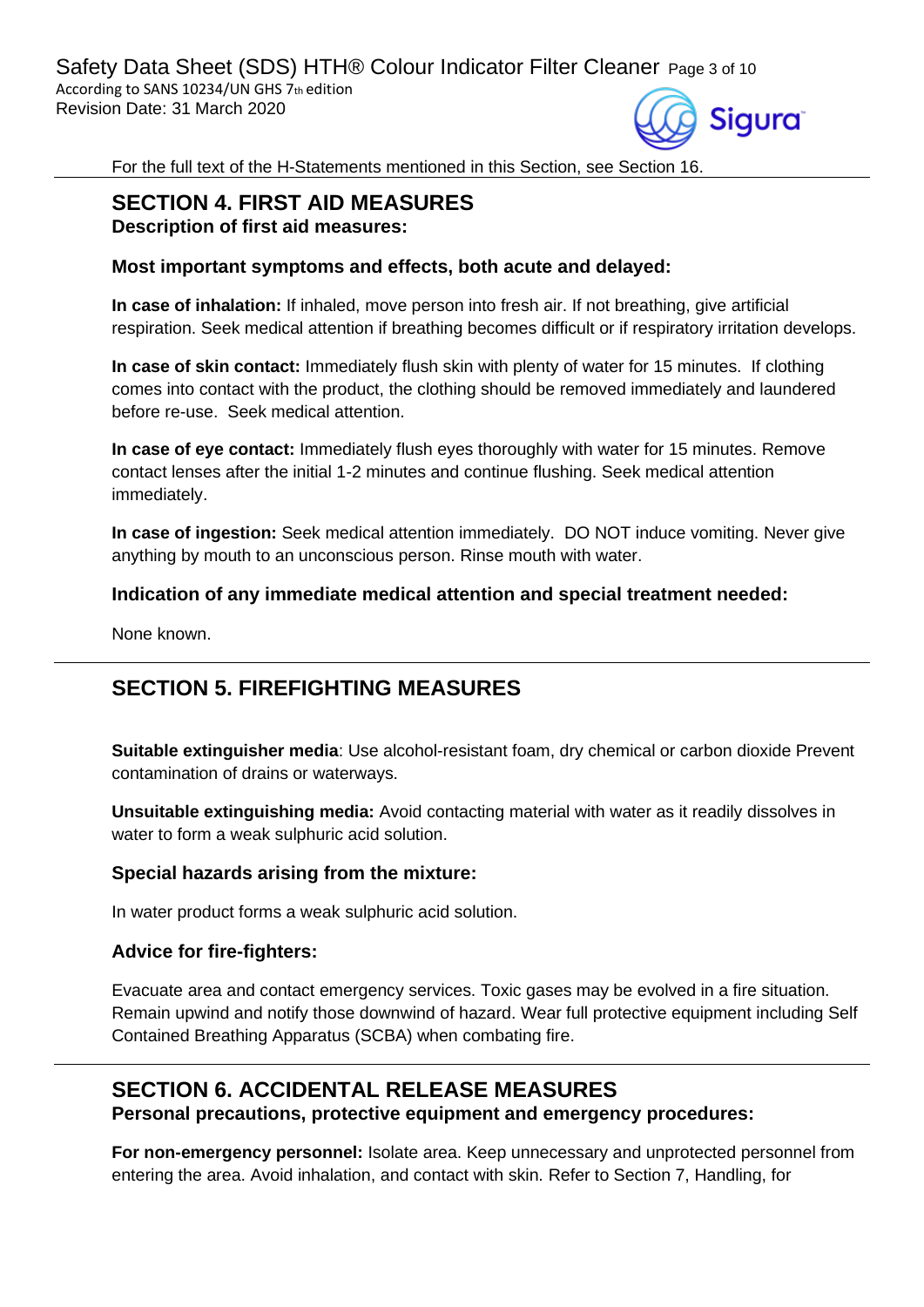Safety Data Sheet (SDS) HTH® Colour Indicator Filter Cleaner Page 4 of 10 According to SANS 10234/UN GHS 7th edition Revision Date: 31 March 2020



additional precautionary measures. Use appropriate safety equipment. For additional information, refer to Section 8, Exposure Controls and Personal Protection.

**For emergency responders**: Personnel involved in the clean-up should wear full protective clothing. Eliminate all sources of ignition. Increase ventilation. Avoid generating dust. Ensure that walking surfaces are not slippery before walking on them. Do not allow product to reach drains, sewers or waterways. Use spark-proof tools and equipment.

# **Environmental precautions:**

Prevent from entering into soil, ditches, sewers, waterways and/or groundwater.

## **Methods for containment and cleaning up:**

**For small spills:** Contain spilled material if possible. Clay, soil or commercially available absorbents may be used to recover any material that cannot be recovered as pure product. Collect in suitable and properly labelled containers.

**For large spills:** Contain area to prevent spill from spreading. Minimize adverse effects on the environment. Recover as much as possible of the pure product into appropriate containers. Later, determine if this recovered product can be used for its intended purpose. Clay, soil or commercially available absorbents may be used to recover any material that cannot be recovered as pure product. Do NOT rinse away with water.

## **Reference to other sections:**

See section 7 for information on safe handling.

See section 8 for information on personal protection equipment.

See section 13 for information on disposal.

## **Additional information:**

None known.

# **SECTION 7. HANDLING AND STORAGE Precautions for safe handling:**

**Protective measures:** Observe directions on label and instructions for use. Avoid contact with skin and eyes.

**Advice on general occupational hygiene:** Do not eat, drink or smoke when handling this product.

## **Conditions for safe storage, including incompatibilities:**

Keep cool and dry in a tightly sealed container away from direct sunlight. Keep away from metals.

## **Specific end uses:**

Use only as directed.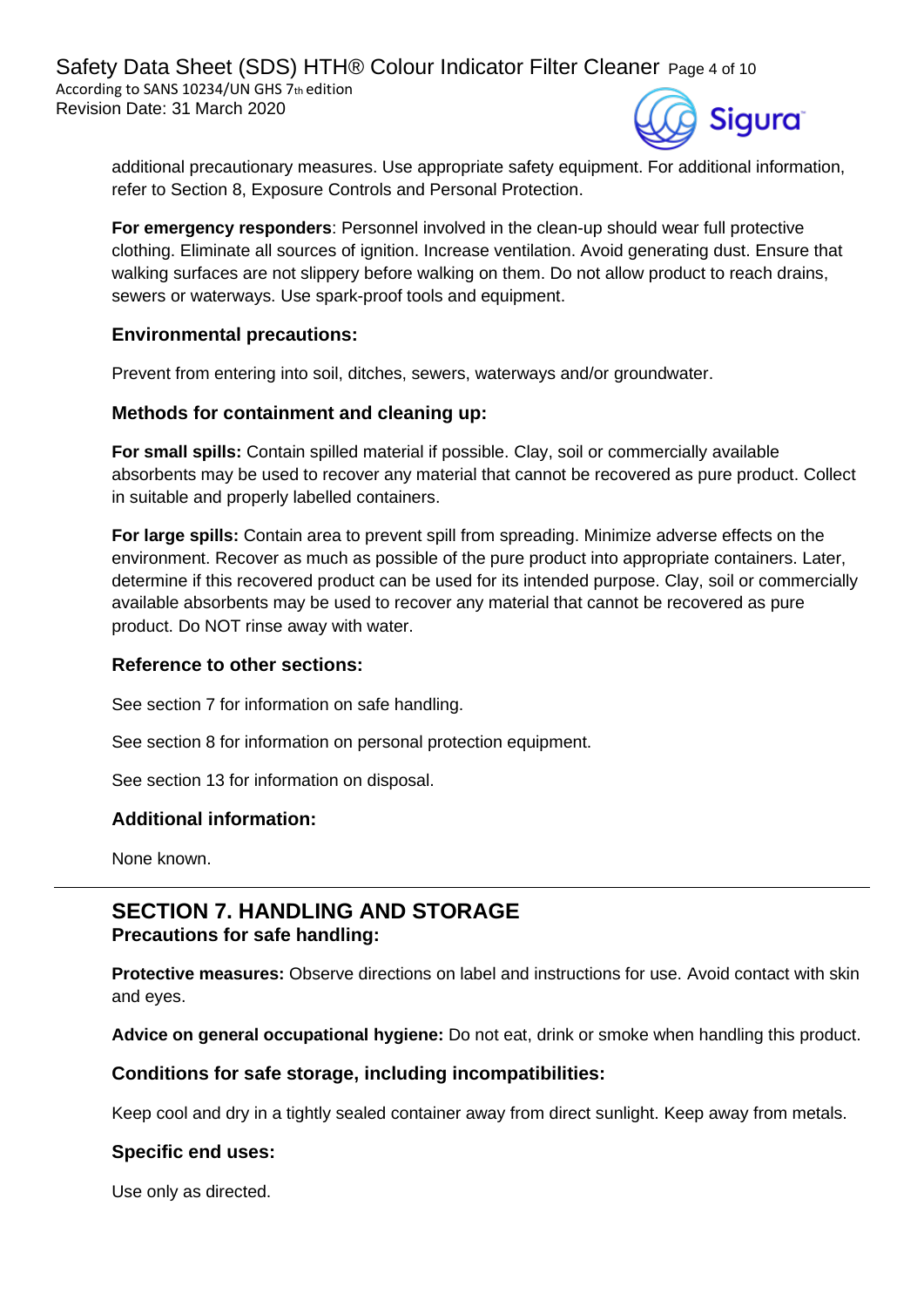# Sigura<sup>-</sup>

# **SECTION 8. EXPOSURE CONTROLS/PERSONAL PROTECTION Control parameters:**

**Occupational exposure limits:** No data available.

**Biological exposure indices (BEI):** No data available.

**Additional exposure limits under the conditions of use:** No data available.

**Exposure control:**

**Appropriate engineering controls**: Avoid inhalation. Use in well ventilated areas. Where an inhalation risk exists, mechanical extraction ventilation is recommended.

**Individual protection measures, such as personal protective equipment:**

**Eye/face protection:** Use safety glasses. If there is a potential for exposure to particles which could cause eye discomfort, wear chemical goggles.

**Hand protection:** Use chemical resistant gloves. Examples of preferred glove barrier materials include: Butyl rubber, Neoprene, Nitrile/butadiene rubber, Polyethylene, Ethyl vinyl alcohol laminate, polyvinyl alcohol, Polyvinyl chloride.

**Body protection:** Not necessary under normal use.

**Respiratory protection:** Respiratory protection should be worn when there is a potential to exceed the exposure limit requirements or guidelines.

**Environmental exposure controls:** None required.

# **SECTION 9. PHYSICAL AND CHEMICAL PROPERTIES Information on basic physical and chemical properties**

**Appearance (form):** Solid-granular.

**Colour:** Dark purple powder mixed with larger white granules

**Odour:** Mild odour.

**Odour threshold:** Not known.

**pH:** <1.0

**Melting point/range (<sup>o</sup>C):** Not known.

**Boiling point/range (<sup>o</sup>C):** Not applicable

**Flash point (°C):** Not applicable

**Evaporation rate:** Not Applicable

**Flammability (solid, gas):** Not known.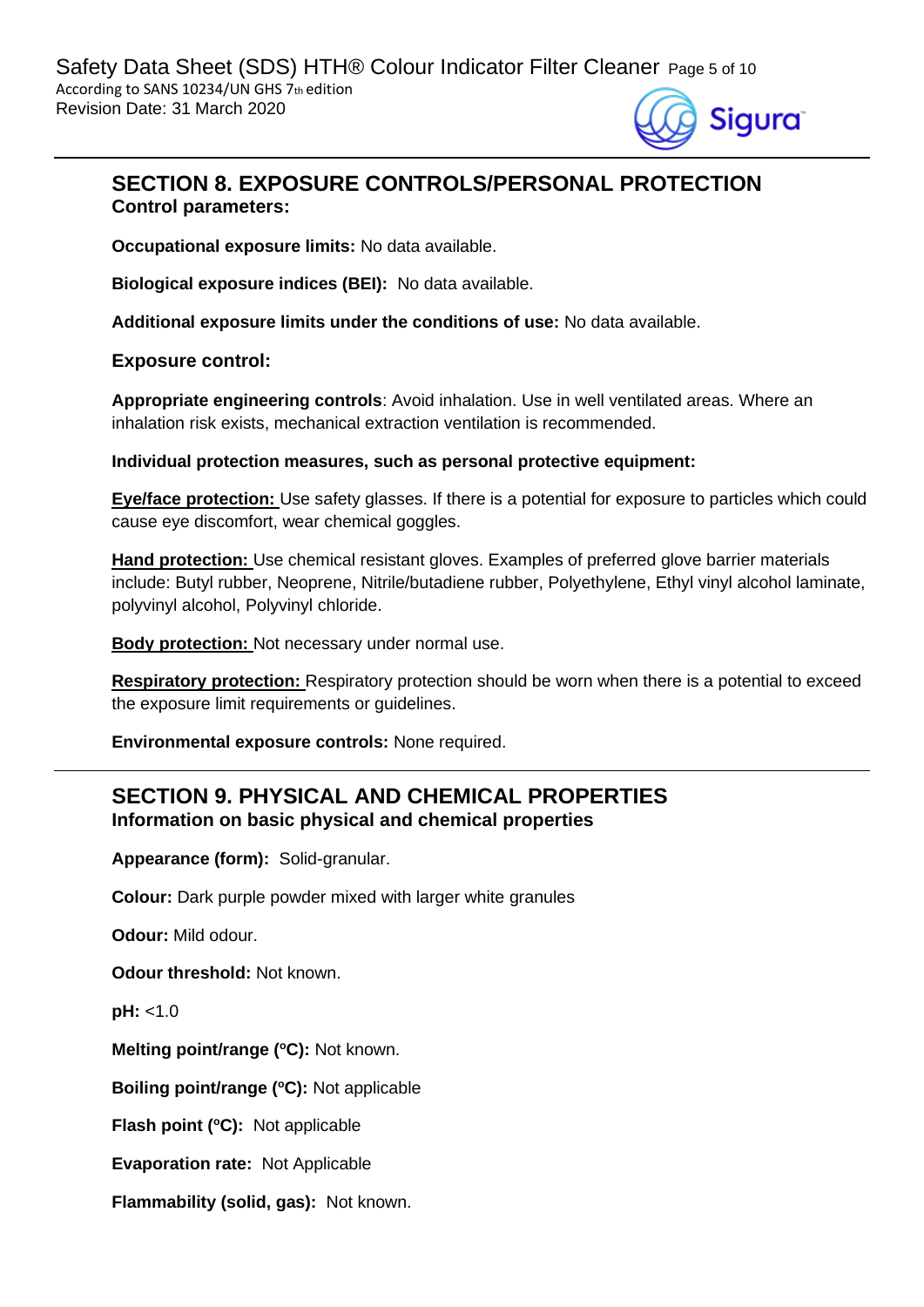Safety Data Sheet (SDS) HTH® Colour Indicator Filter Cleaner Page 6 of 10 According to SANS 10234/UN GHS 7th edition Revision Date: 31 March 2020



**Ignition temperature (°C):** Not known.

**Upper/lower flammability/explosive limits:** Not known.

**Vapour pressure (20<sup>o</sup>C):** Not known.

**Vapour density:** Not known.

**Density (20 <sup>o</sup>C):** Not known.

**Water solubility:** Not known.

**n-Octanol / Water partition coefficient:** Not known.

**Auto-ignition temperature:** Not known.

**Decomposition temperature:** No known.

**Viscosity, dynamic (mPa s):** Not known.

**Physical hazards:** Not applicable.

**Other information:**

**Volatiles by volume @ 21°C (70°F):** 0 %

**Fat solubility (solvent-oil to be specified):** Not known.

**Bulk density:** Not known.

**Dissociation constant in water (p Ka):** Not known.

**Oxidation-reduction potential:** Not known.

# **SECTION 10. STABILITY AND REACTIVITY Reactivity:**

Stable under normal conditions of use and storage.

## **Chemical stability:**

No information.

## **Possibility of hazardous reactions:**

Hazardous polymerization is not expected to occur.

## **Conditions to avoid:**

Excessive heat, dusty conditions and moisture.

## **Incompatible materials:**

Incompatible with oxidizing agents, cyanides, sulphides and bases.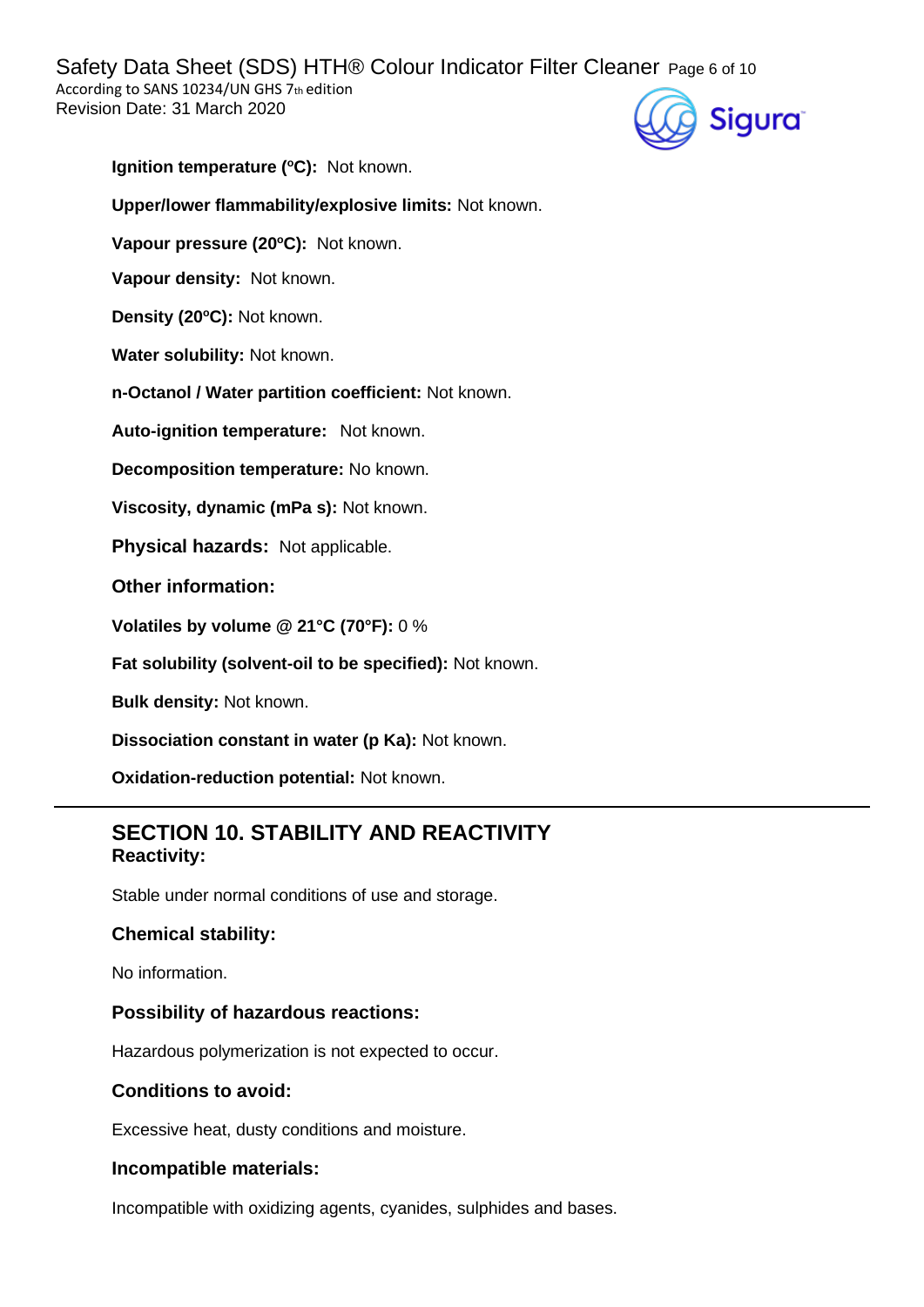Safety Data Sheet (SDS) HTH® Colour Indicator Filter Cleaner Page 7 of 10 According to SANS 10234/UN GHS 7th edition Revision Date: 31 March 2020



# **Hazardous decomposition products:**

In contact with water, the product decomposes to form sulphuric acid (corrosive).

**SECTION 11. TOXICOLOGICAL INFORMATION Toxicokinetics, metabolism and distribution:**

## **Non-human toxicological data:**

**Method:** No data available.

**Dosage:** No data available.

**Routes of administration:** No data available.

**Results:** No data available.

**Absorption:** No data available.

**Distribution:** No data available.

**Metabolism:** No data available.

**Excretion:** No data available.

## **Information on toxicological effects:**

**Acute toxicity:** 

## **HTH Colour Indicator Filter Cleaner:**

Oral  $LD_{50}$  for rat believed to be  $> 3000$  mg/kg

Dermal  $LD_{50}$  for rabbit believed to be  $> 2000$  mg/kg

## **Sodium bisulphate:**

Oral  $LD_{50}$  for rat believed to be 2 800 mg/kg.

#### **Citric acid:**

Oral  $LD_{50}$  for rat 3 000 mg/kg.

Dermal LD50 for rabbit believed to be >2 000 mg/kg.

## **Sodium dodecylbenzenesulfonate:**

Oral  $LD_{50}$  for rat 438 mg/kg.

**Skin corrosion/irritation:** Dry material causes moderate skin irritation, wet material causes skin burns.

**Serious eye damage/irritation:** Corrosive to eyes

**Respiratory or skin sensitization:** Not believed to be sensitising to skin.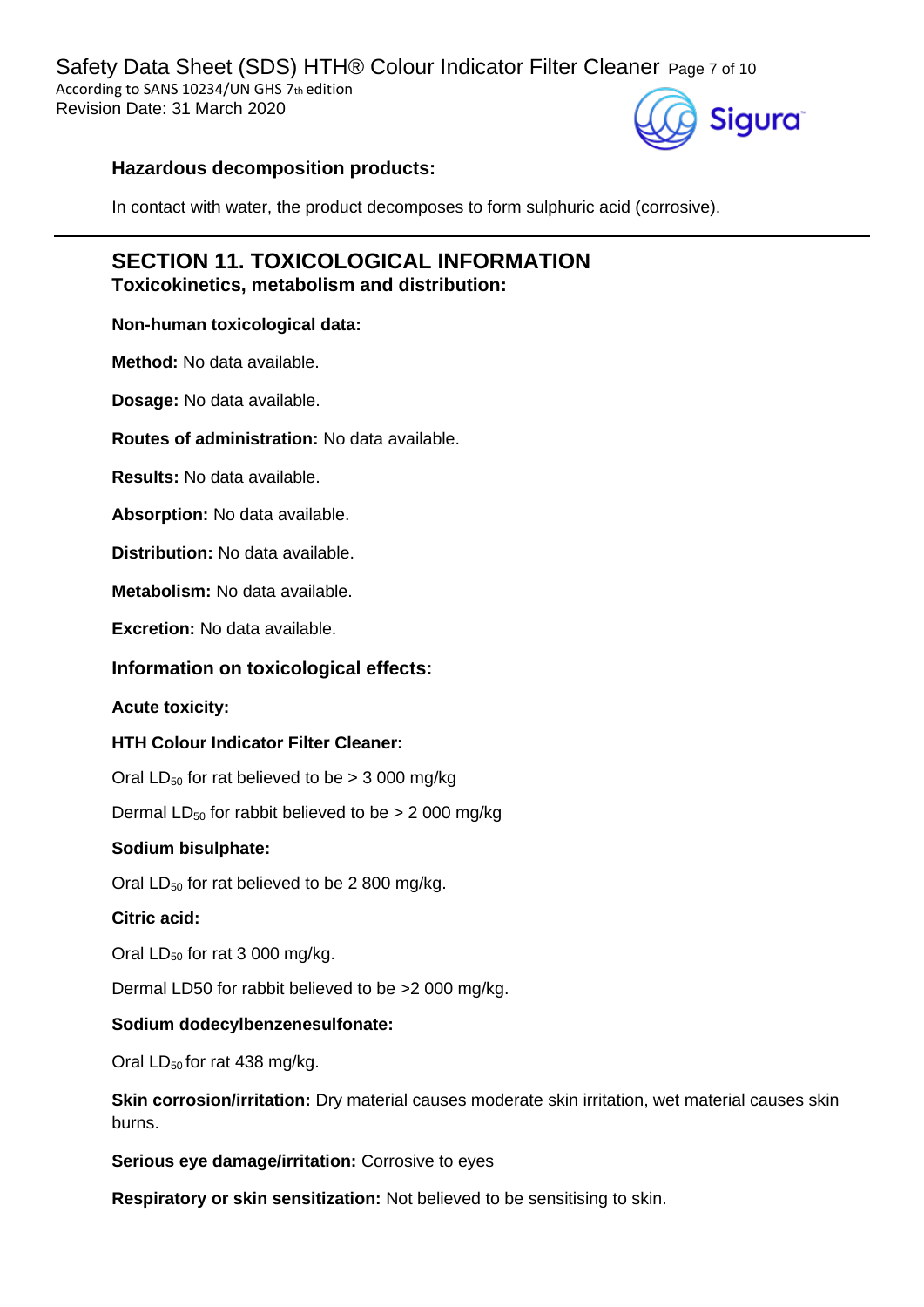Safety Data Sheet (SDS) HTH® Colour Indicator Filter Cleaner Page 8 of 10 According to SANS 10234/UN GHS 7th edition Revision Date: 31 March 2020



**Germ cell mutagenicity:** Not known or reported to be mutagenic.

**Carcinogenicity:** This product is not known or reported to carcinogenic by any reference source including IARC, OSHA, NTP or EPA.

**Reproductive toxicity:** Not known or reported to cause reproductive or developmental toxicity.

**STOT-single exposure:** No data available.

**STOT-repeated exposure:** No data available.

**Aspiration hazard:** No data available.

# **SECTION 12. ECOLOGICAL INFORMATION Toxicity:**

#### **Citric Acid:**

**Fish**: LC<sub>50</sub> (96 h) for *Lepomis macrochirus* (Bluegill Sunfish) 1.516 mg/L (static).

**Daphnia**: EC<sub>50</sub> (72 h) for *Daphnia magna* (water flea) 120 mg/L.

#### **Sodium bisulphate:**

**Fish:** LC<sub>50</sub> (96 h) for *Lepomis macrochirus* (Bluegill Sunfish) 12 750 mg/L, for *Pimephales promelas* (Fathead Minnow) 7 960 mg/L, *Gambusia Affinis* (Mosquito Fish) 3 710 mg/L.

**Daphnia:** LC50 (48 h) for *Daphnia magna* (water flea) 2 564 mg/L, *Ceriodaphnia Dubia* 3 080 mg/L.

#### **Sodium Dodecylbenzenesulfonate:**

**Fish**: LC<sup>50</sup> (96 h) for *Oncorhynchus mykiss* (Rainbow Trout) 3.2 mg/L, *Lepomis machorchirus* (Bluegill Sunfish) 2.8 mg/L.

**Daphnia:** LC<sub>50</sub> (48 h) for *Daphnia magna* (water flea) 9.4 mg/L.

## **Persistence and degradability:**

No data available.

## **Bioaccumulative potential:**

No data available.

#### **Mobility in soil**

No data available.

#### **Results of PBT& vPvB assessment:**

No data available.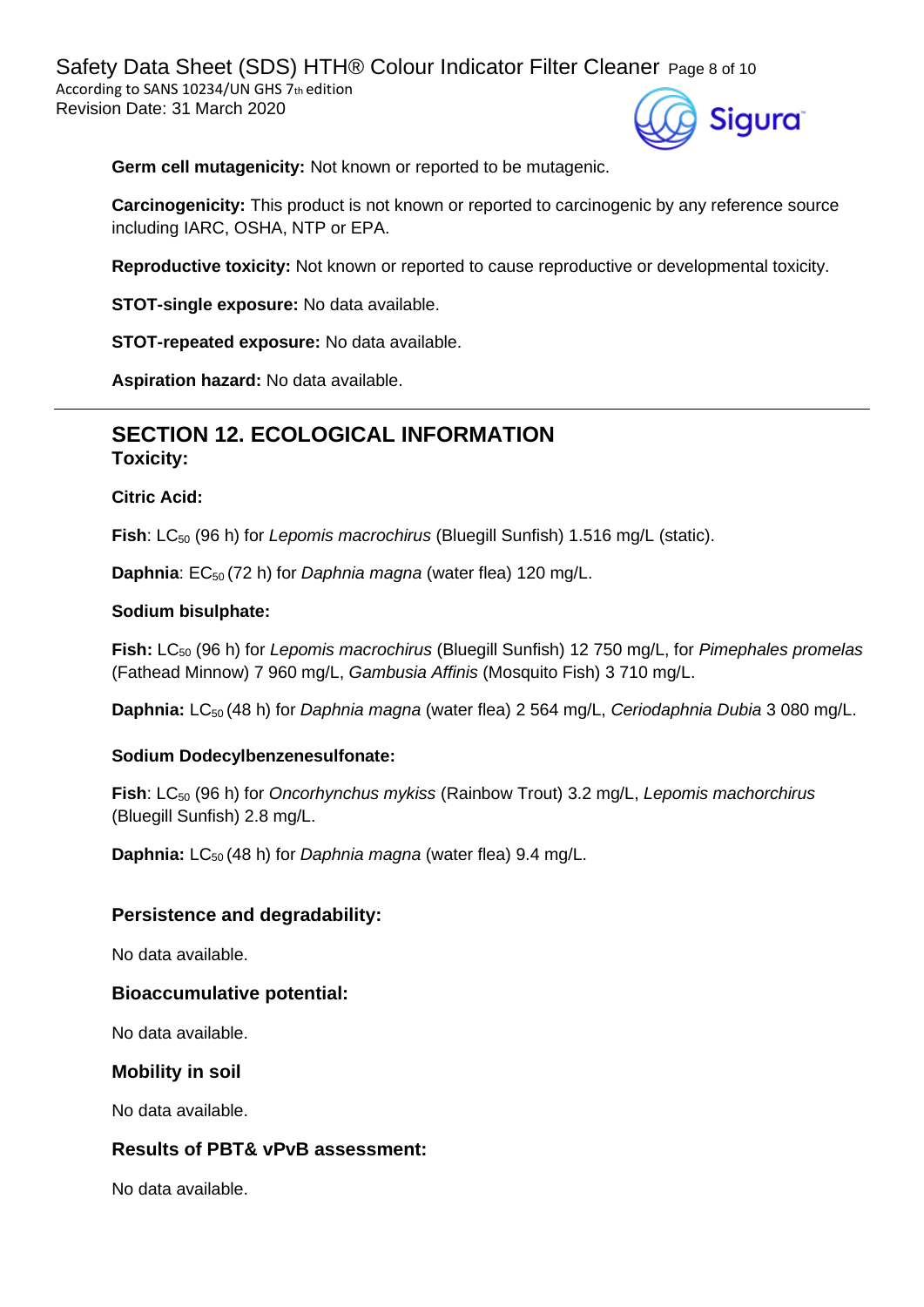Safety Data Sheet (SDS) HTH® Colour Indicator Filter Cleaner Page 9 of 10 According to SANS 10234/UN GHS 7th edition Revision Date: 31 March 2020



# **Other adverse effects:**

No data available.

# **SECTION 13. DISPOSAL CONSIDERATIONS Waste treatment methods:**

Dispose of in accordance with municipal, provincial and national regulations.

# **Product/ packaging disposal:**

Recycle where possible.

# **SECTION 14. TRANSPORT INFORMATION**

|                                                                                              | Land transport<br>(ADR/RID) | Sea transport<br>(IMDG) | Air transport<br>(ICAO/IATA) |
|----------------------------------------------------------------------------------------------|-----------------------------|-------------------------|------------------------------|
| <b>UN-Number</b>                                                                             | Not required                | Not required            | Not required                 |
| <b>UN Proper shipping</b>                                                                    | Not required                | Not required            | Not required                 |
| name:                                                                                        |                             |                         |                              |
| <b>Transport hazard class:</b>                                                               | Not required                | Not required            | Not required                 |
| Packaging group:                                                                             | Not required                | Not required            | Not required                 |
| Marine pollutant:                                                                            | No.                         | No.                     | No.                          |
| <b>Special precautions for</b><br>user:                                                      | Not required                | Not required            | Not required                 |
| <b>Transport in bulk</b><br>according to MARPOL<br>73/78 Annex II and the<br><b>IBC</b> code | Not required                | Not required            | Not required                 |

# **SECTION 15. REGULATORY INFORMATION**

**Safety, health and environmental regulations/legislation for the mixture:**

**Relevant information regarding authorization:** Occupational Health and Safety Act 1993 Regulation for Hazardous Chemical Substances.

**Relevant information regarding restrictions:** None known.

**EU regulations:** Regulation EC 1272/2008 [EU-GHS/CLP]

**Other National regulations:** None.

**Chemical Safety Assessment carried out?** No.

# **SECTION 16. OTHER INFORMATION Indication of changes:**

GHS aligned.